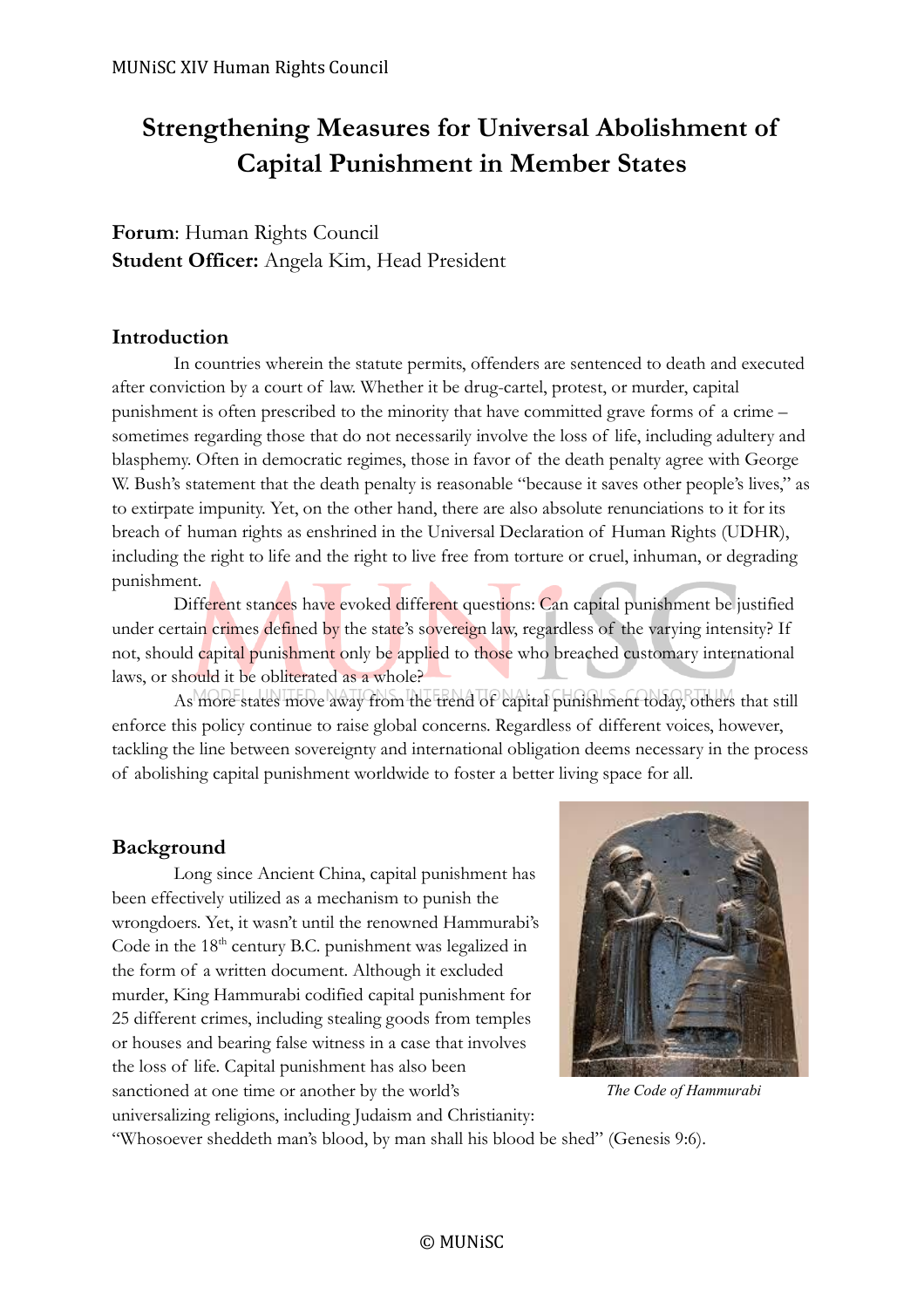Of many times in history, capital punishment has been codified to an extent, with various execution techniques employed to carry out the prescription. Mosaic Law, for instance, granted stoning, hanging, beheading, crucifixion, and sawing asunder for those who committed capital crimes. This policy eventually led to the infamous execution in approximately 29 A.D., the crucifixion of Jesus Christ. Adopted from the early Roman Law of the Twelve Tablets, crucifixion was used to punish the criminals of varying social classes, and other forms of punishment were noted to be the cruelest during the time of the Roman Empire. Dissidents may have arisen even during these times, though swiftly controlled and thus not documented, but death penalty imposed on Socrates in 399 B.C. for his heresy and the corruption of youth indeed raised controversies that still exist hitherto.

While Socrates claimed that "he owed it to the city under whose laws he had been raised

to honour those laws to the letter," more recent cases regarding capital punishment have disclosed the illegitimacy of executing innocent people, sometimes referred to as an extrajudicial killing. For instance, Illinois Governor George Ryan's moratorium on executions in May 1999 due to consecutive exonerations of death row inmates helped prove that thirteen of them were innocent. The Governor



*The Death of Socrates*

stated, "I cannot support a system which, in its administration, has proven to be so fraught with error, and has come so close to the ultimate nightmare, the state's taking of innocent life." Miscarriages of justice like this, however, also exist in countries other than the United States of America. Wrongly convicted individuals have been executed in nations including China, Japan, Malaysia, Malawi, Pakistan, Turkey, Iran, Saudi Arabia, Philippines, and errors like these were more likely when there is a crackdown on crime or when notorious crimes place pressure on police to make a hurried arrest.

Furthermore, while capital punishment is not prohibited under international laws, the Universal Declaration of Human Rights, which the U.S. helped draft in the aftermath of World War II and adopted in 1948, fundamentally claims capital punishment as violating human rights. Specifically, under Article 3, life is categorized as a human right, and considering that capital punishment is often used disproportionately against members of the disadvantaged in a discriminatory fashion, abolitionists argue that it breaches Articles 2 and 7 of the UDHR. As affirmed by the preamble of the document, capital punishment has been regarded as a violation of human dignity by many, and by the 1998/8 resolution of 3 April 1998, the Commission on Human Rights has called on states that still maintain the punishment "to establish a moratorium on executions, with a view to completely abolishing the death penalty." Yet, continued calls for capital punishment in several parts of the globe poses threat to the containment of capital punishment.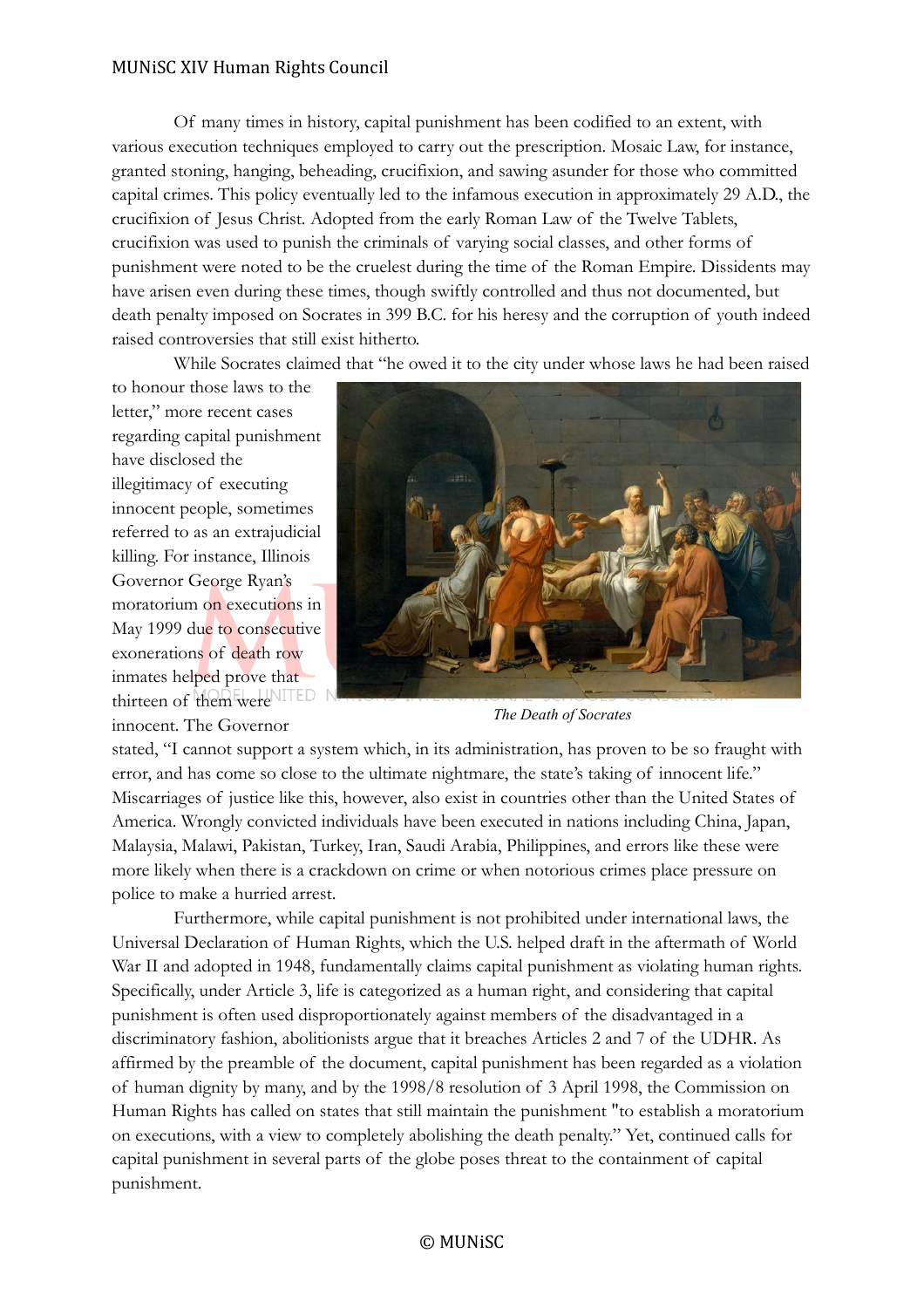### **International Actions**

International conventions, treaties, and criminal justice systems, alongside empirical studies worldwide, yield an interesting contextualization of the historical debate regarding capital punishment and the current trend towards abolishing it. In an increasingly global society where transnational law evolves, protecting people from capital punishment has transformed into one of the most crucial considerations humanities should make. As human-beings living in such a conscientious world, the

abolition of capital punishment is necessary to promote human dignity under the international law.

Today, the majority of nations have abolished the death penalty either completely or in practice. By April 2004, seventy-nine countries had abolished the penalty, fifteen countries were abolitionists for



Death-Row Exonerations by Race and State

MODEL UNITE<br>ordinary crimes, and  $N_{\Delta}$ INTERNATI *Death-Row Exonerations by Race and State in the United States of America*twenty-three

countries were "abolitionist de facto." In eight retentionist countries that account for the 57% of the world's population, however, premediated killing of humans still perpetuates, with the United States of America being a disparate from the traditional Western European allies. Although a minority of countries has failed to eliminate capital punishment, the international community continues to promulgate treaties facilitating worldwide eradication, with transnational voices shaping the norms and standards of human rights.

Throughout history, the international community has adopted several protocols and actions that promote the universal abolishment of capital punishment, including the following but are not limited to:

- The Second Optional Protocol to the International Covenant on Civil and Political Rights, aiming at the abolition of the death penalty,
- Protocol No. 6 to the European Convention for the Protection of Human Rights and Fundamental Freedoms Concerning the Abolition of the Death Penalty (ECHR6) and Protocol No. 13 to the European Convention on Human Rights, concerning the abolition of the death penalty without exception,
- The Protocol to the American Convention on Human Rights to Abolish the Death Penalty,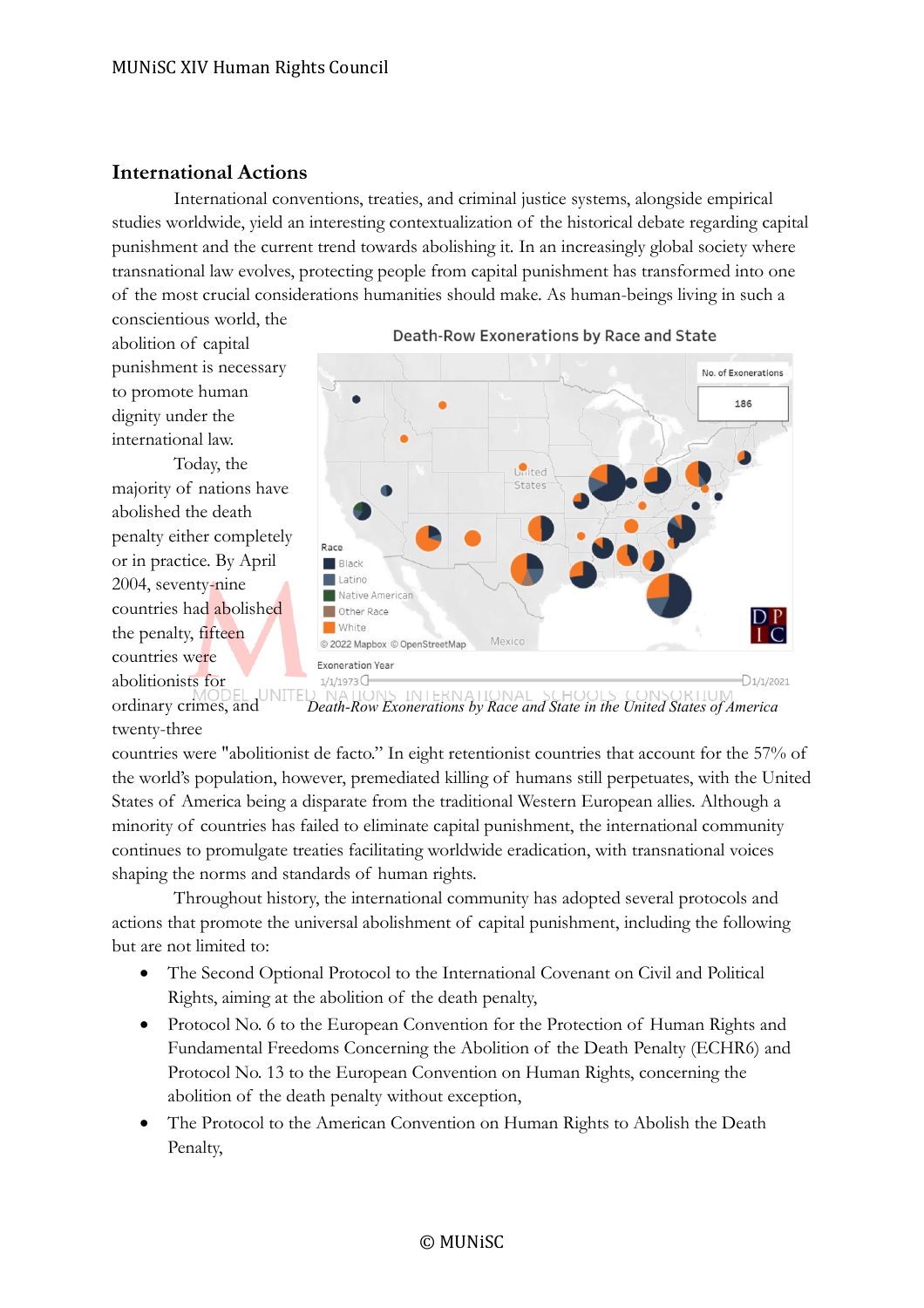- The Vienna Convention on Consular Relations and Optional Protocols (VCCR), guaranteeing defendants a fair trial,
- The Convention on the Rights of the Child (CRC), unequivocally prohibiting capital punishment for juveniles,
- International Covenant on Civil and Political Rights (ICCPR), placing strict due process requirements on capital punishment such as juvenile executions and inhumane punishment.



*A Political Cartoon of Juvenile Executions*

## **Positions of Key Organizations/ Countries**

*American Civil Liberties Union (ACLU)*

The ACLU believes that capital punishment "inherently violates the constitutional ban against cruel and unusual punishment and the guarantees of due process of law and of equal protection under the law." They state that the state has no right to kill people with premeditation and ceremony in an arbitrary and discriminatory fashion, claiming that it is justifiable under the its sovereign law. Furthermore, they say that capital punishment is a waste of taxpayer funds and has no public benefit because it does not deter violent crimes. A punishment can be an effective deterrent only if it is consistently and promptly employed, but the ACLU doesn't see that capital punishment aligns with these conditions to be administered. To advocate for the universal abolition of such punishment, the ACLU has initiated the Capital Punishment Project to "repeal death penalty in the United States through strategic litigation, advocacy, public education, and training programs for capital defense teams."

#### *World Coalition Against the Death Penalty*

Created in Rome on the  $13<sup>th</sup>$  of May, 2002, the World Coalition Against the Death Penalty is an alliance of more than 160 NGOs, bar associations, local authorities and unions. It aims to strengthen deterrence of death penalty in an international level with the objective of obtaining universal abolishment of capital punishment. By



*World Coalition Against the Death Penalty Logo*

advocating for a definitive end to death sentences and executions in several countries that still entertain such practices, the World Coalition seeks to also reduce capital punishment. More specifically, the World Coalition is striving to achieve these aims by supporting its member organizations, local, national, and regional abolitionist forces and coordinating the international advocacy towards worldwide abolition of the death penalty.

*United States of America (USA)*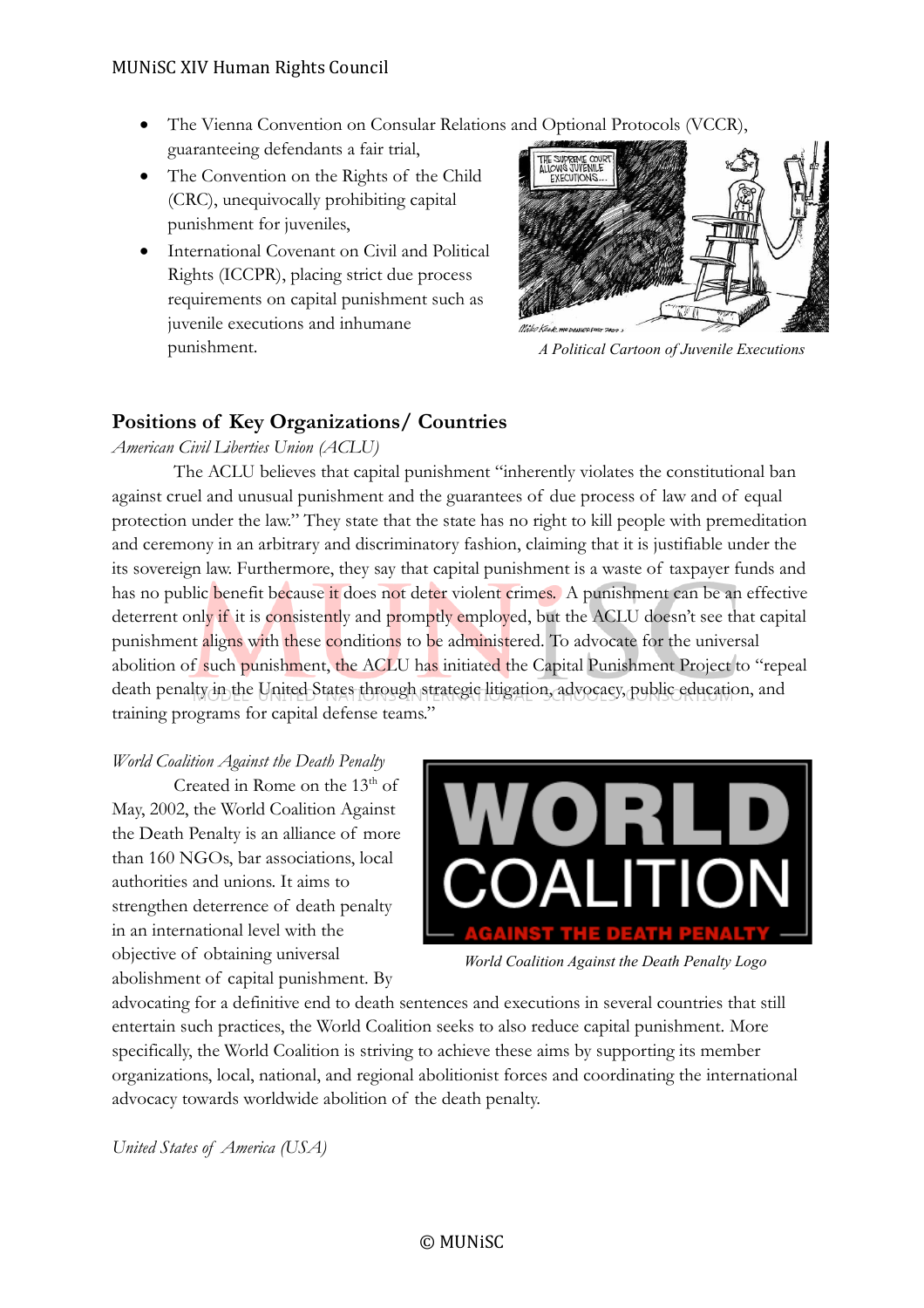Thirty of the 50 states in the USA have legalized death penalty, allowing for capital punishment to be perpetrated and executions to be carried out by the government on a state level. When necessary, the federal government also participates in capital punishment. The USA has the highest incarceration rate in the world and more than 2 million prisoners, thousands of whom are currently on Death Row. The death penalty was reenacted in the U.S. back in 1976,

and ever since, the U.S. has been responsible for about 1,493 deaths due to capital punishment sentences.

Recently, the shifting public opinions on capital punishment has influenced politics in the USA. Moving away from Trump's administration, Joe Biden's campaign stated, "Because we cannot ensure we get death penalty cases right every time, Biden will work to pass legislation to eliminate the death penalty at the federal level, and incentivize states to follow the federal government's example." Yet, as no legislation



*The Dynamics of Public Opinion on Capital Punishment in the USA*

has been submitted regarding the elimination of death penalty, it still seems unsure that there would be change in the recent future.

#### *China*

The Chinese government continues to be the world's leading executioner and operates unusually in capital punishment. Unlike places like the United States, where death penalty cases are made public, and execution dates are announced, China has a rule that states all death penalty executions must remain private and confidential. Thus, they are deemed a secret, and even the families won't know until after it has occurred.

The Chinese judicial system has ruled all cases where the death penalty is involved must be treated as secrets. Thus, no one can know that the act is being carried out beforehand, and it is infrequent for any news coverage to report on the executions after the fact, either. As a matter of fact, a few thousand death penalty executions are carried out over one year and approximately five and a half executions per day for three hundred sixty-five days in a row.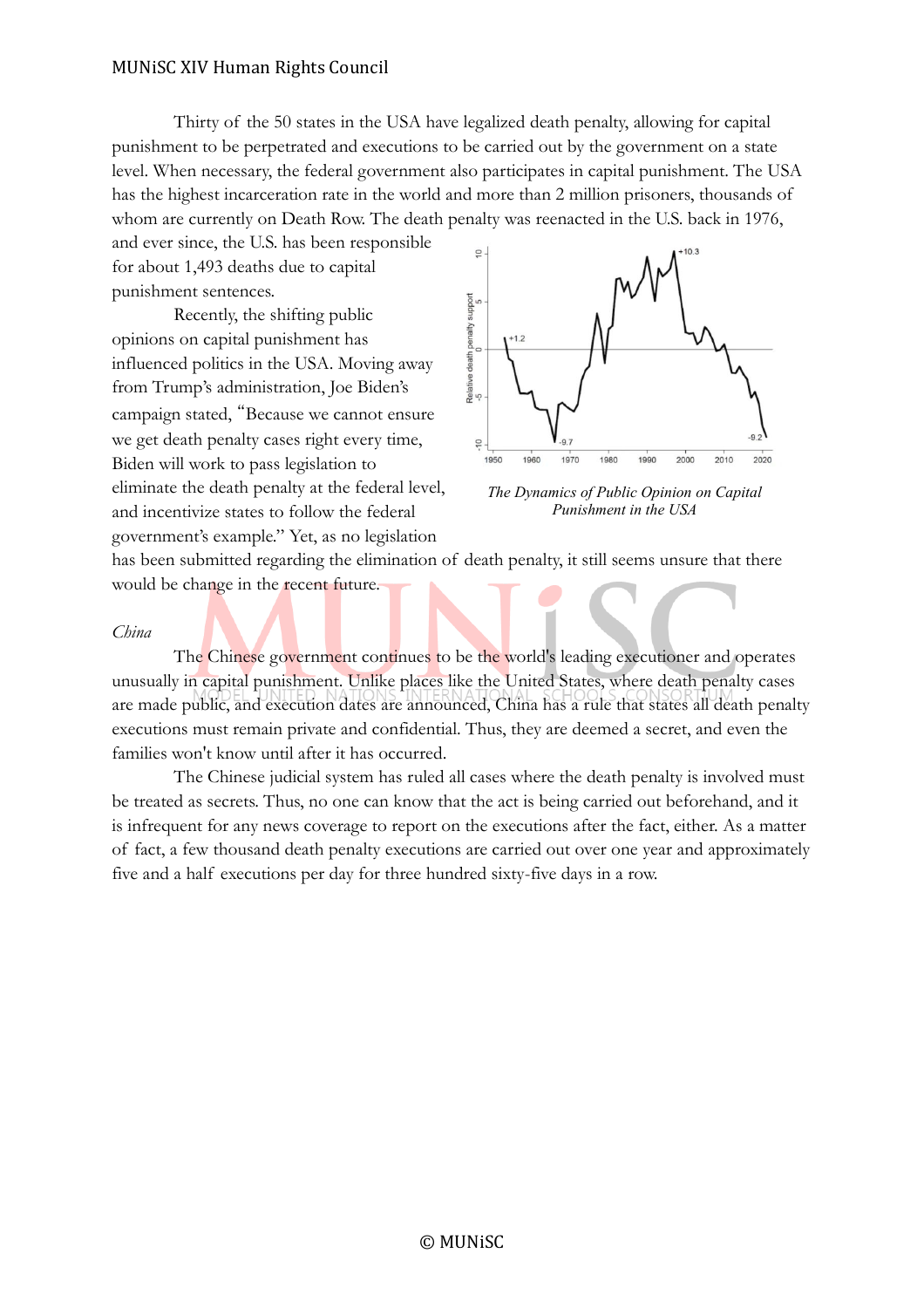

*A Chinese Person Waiting for His Execution in Public*

### **Possible Solutions**

Today, over 70% of the world's countries have abolished capital punishment in law or practice, according to Death Penalty Information Center. Yet, several countries still execute capital punishments, with the perpetuation of infrequent news coverage of the executions, as it often involves unethical mechanisms and the practice of rule-by-law, where the government authorities are somehow above the law. By contrast, the concept rule-of-law is the restriction of the arbitrary exercise of power by subordinating it to well-defined and established laws.

Examining the death penalty from a human rights perspective not only highlights the impact of denying the most basic right on all other rights but also demonstrates why the only "solution" to the death penalty is to permanently end its use. If the injustices and practicalities associated with capital punishment could somehow be erased—the costs cut, the racial and class biases removed, and all possibilities for "error" eliminated–the government still cannot do it because it violates fundamental human rights.

As the issue is multifaceted and requires a complex approach through both legal and political frameworks, it is suggested that delegates cooperate through multiple discussions in reaching a consensus. Of the many, three ways to resolve this issue include the following:

- 1. Clear categorization of human rights in an international level. Capital punishment may clearly be classified as a violation of human rights under '*lex lata*'. Accountability and access to international community should be guaranteed in this process of categorization that obligates all member states to reaffirm the customary international law ban on the universal use of the death penalty.
- 2. Adopting national legislation to replace capital punishment into alternatives deemed more effective and to achieve full realization of the rights of individuals. In order to realize this, abolitionist nations should be responsible for educating the global community on the impact of state-sanctioned homicide by challenging ideological

#### © MUNiSC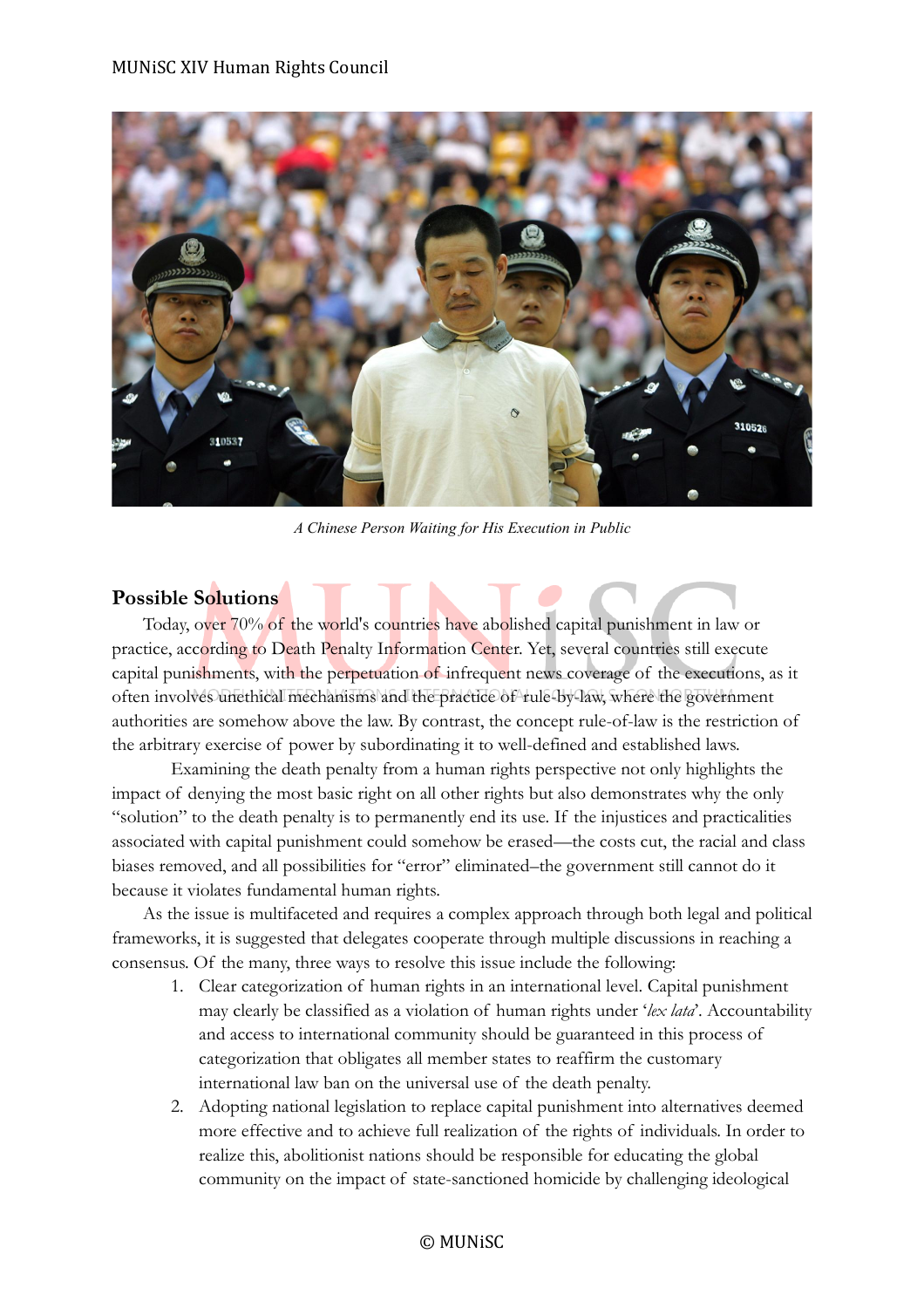justifications for violence and pressuring the retentionist nations to make changes.

3. Providing mechanisms for the citizens in a certain country to minimize antipathies over the abolition of death penalty. Considering that support for the death penalty is significantly higher among higher social classes, delegates may consider ways to reduce antagonisms induced from probable inequities within a society's justice system.

### **Glossary**

*Capital Punishment:* execution of an offender or offenders after prescription from the law by beheading, electrocution, hanging, lethal injection, or shooting.

*Juvenile executions:* killing of children and teenagers under the age of maturity. International human rights law has long prohibited the use of the death penalty against people who were younger than age 18 at the time of the offense.

*Impunity*: exemption from punishment or escape from fines. In international human rights terms, it refers to the failure of bringing offenders of human rights violations to justice and thus undermining the rights and liberties of the victims.

*Extrajudicial executions:* the deliberate killing of an individual by the state without a due procedure of judgment affording all judicial guarantees, such as a fair and unbiased procedure.

*Death Row:* a principle of the international law which forbids persecution of victims. This principle is a TIOP key part of the refugee law, and it differs from political asylum in that political asylum applies to people that receive distinct persecution according to their status in society, while non-refoulment is just a generic term that refers to people who are involved with disasters or wars.

*Customary International Law*: to international obligations arising from established international practices, as opposed to obligations arising from formal written conventions and treaties. Customary international law results from a general and



*A Person on Death Row in Texas*

consistent practice of states that they follow from a sense of legal obligation.

*Retributivism*: both a general theory of punishment of how much each particular offender should be punished.

### **Timeline**

 $18^{th}$  *century B.C.* – Death penalty laws are first established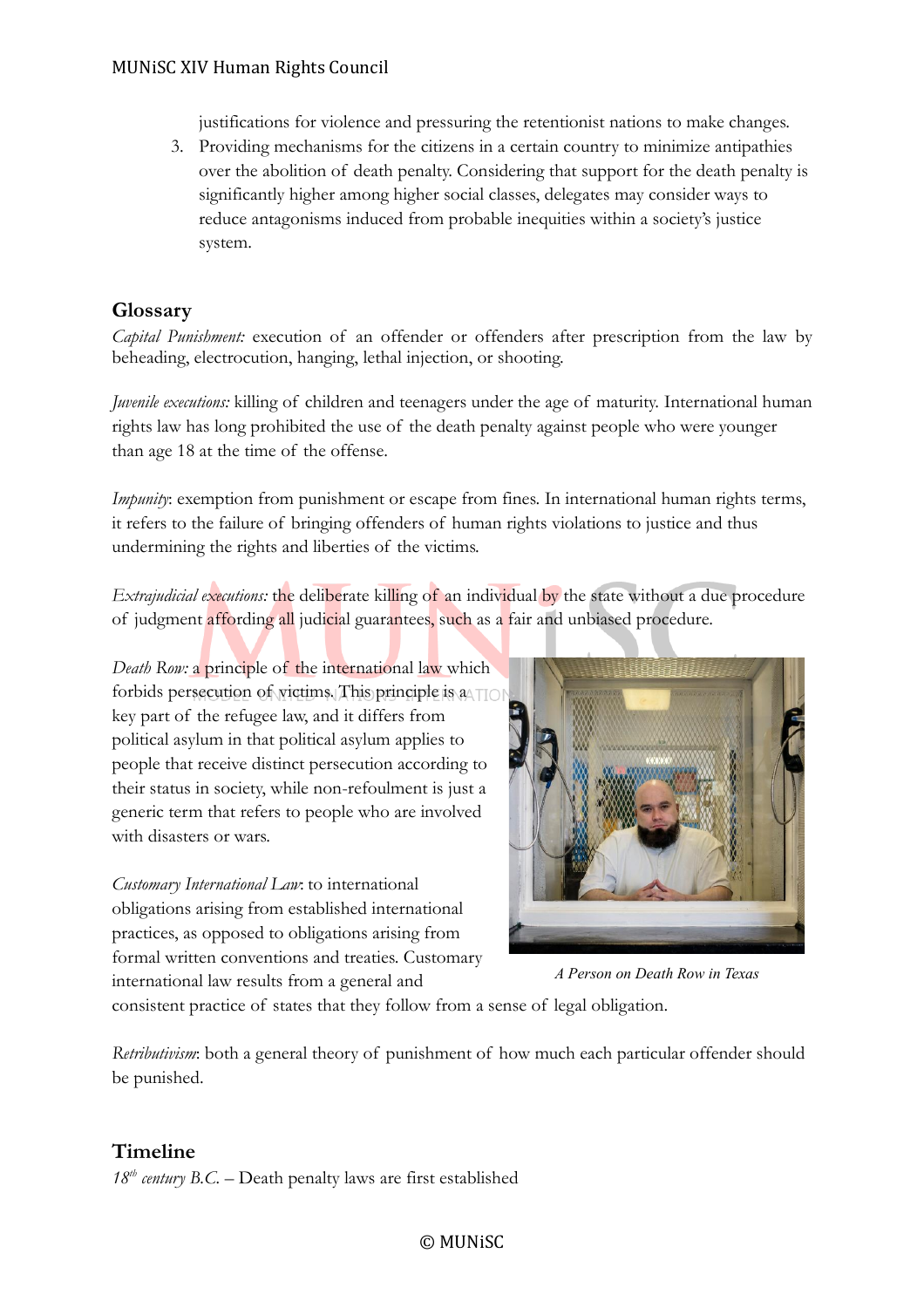1000 A.D. – William the Conqueror will not allow persons to be hanged except in cases of murder.

1608 – Captain George Kendall becomes the first recorded execution in the new colonies.

1632 – Jane Champion becomes the first woman executed in the new colonies.

1767 – Cesare Beccaria's essay, On Crimes and Punishment, theorizes that there is no justification for the state to take a life.

Late 1700s – United States abolitionist movement begins.

1823-1837 – Over 100 of the 222 crimes punishable by death in Britain are eliminated.

1834 – Pennsylvania becomes the first state to move executions into correctional facilities.

1930s – Executions reach the highest levels in American history - average 167 per year.

1948 – The United Nations General Assembly adopted the Universal Declaration of Human Rights proclaiming a "right to life."

1950-1980 – De facto abolition becomes the norm in western Europe.

1958 – Trop v. Dulles. Eighth Amendment's meaning contained an "evolving standard of decency that marked the progress of a maturing society."

1966 – Support of capital punishment reaches

all-time low. A Gallup poll shows support of the death penalty at only 42%.

June 1972 – Furman v. Georgia. Supreme Court effectively voids 40 death penalty statutes and suspends the death penalty.  $1977 - \text{Coker v. Georgia.}$  Held death penalty is an unconstitutional punishment for rape of an adult woman when the victim is not killed.



1986 – Batson v. Kentucky. Prosecutor who ERNATIONAL SCHOOLS CONSORTI *A Scene from Furman v. Georgia Case*

strikes a disproportionate number of citizens of the same race in selecting a jury is required to rebut the inference of discrimination by showing neutral reasons for his or her strikes.

1987 – McCleskey v. Kemp. Racial disparities not recognized as a constitutional violation of "equal protection of the law" unless intentional racial discrimination against the defendant can be shown.

1988 – Thompson v. Oklahoma. Executions of offenders aged fifteen and younger at the time of their crimes is unconstitutional.

1989 – Stanford v. Kentucky, and Wilkins v. Missouri. Eighth Amendment does not prohibit the death penalty for crimes committed at age sixteen or seventeen.

1989 – Penry v. Lynaugh. Executing persons with "mental retardation" is not a violation of the Eighth Amendment.

1993 – Herrera v. Collins. In the absence of other constitutional grounds, new evidence of innocence is no reason for federal court to order a new trial.

April 1999 – U.N. Human Rights Commission Resolution Supporting Worldwide Moratorium on Executions.

2002 – Atkins v. Virginia. the execution of "mentally retarded" defendants violates the Eighth Amendment's ban on cruel and unusual punishment.

March 2009 – Governor Bill Richardson signs legislation to repeal the death penalty in New Mexico, replacing it with life without parole.

Apr. 10, 2020 – Healthcare Workers Ask States to Release Execution Drugs to Fight COVID-19.

#### © MUNiSC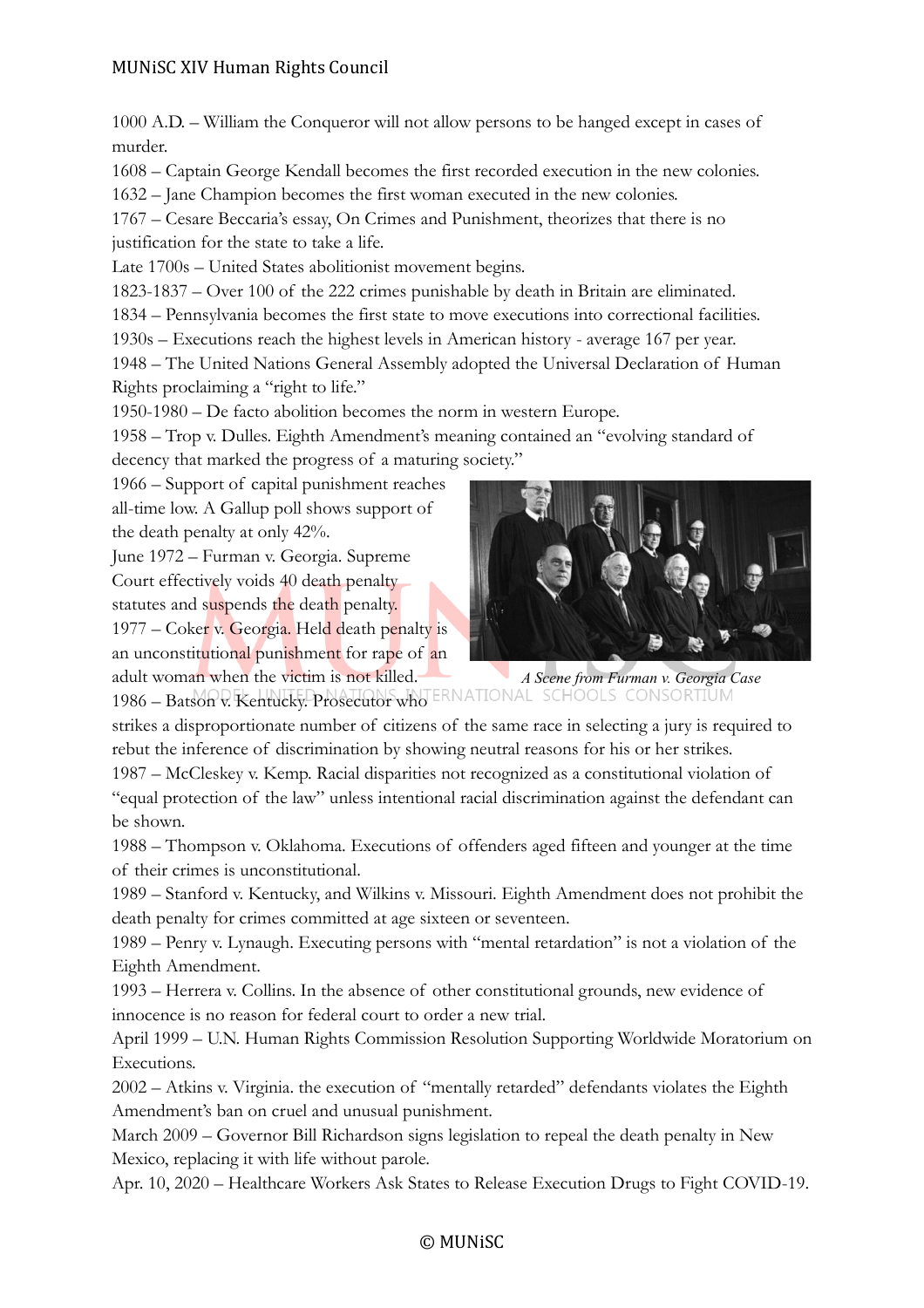Dec. 4, 2020 – COVID-19 (Coronavirus) Has Killed More US Prisoners in 2020 than the Death Penalty in over Five Decades.